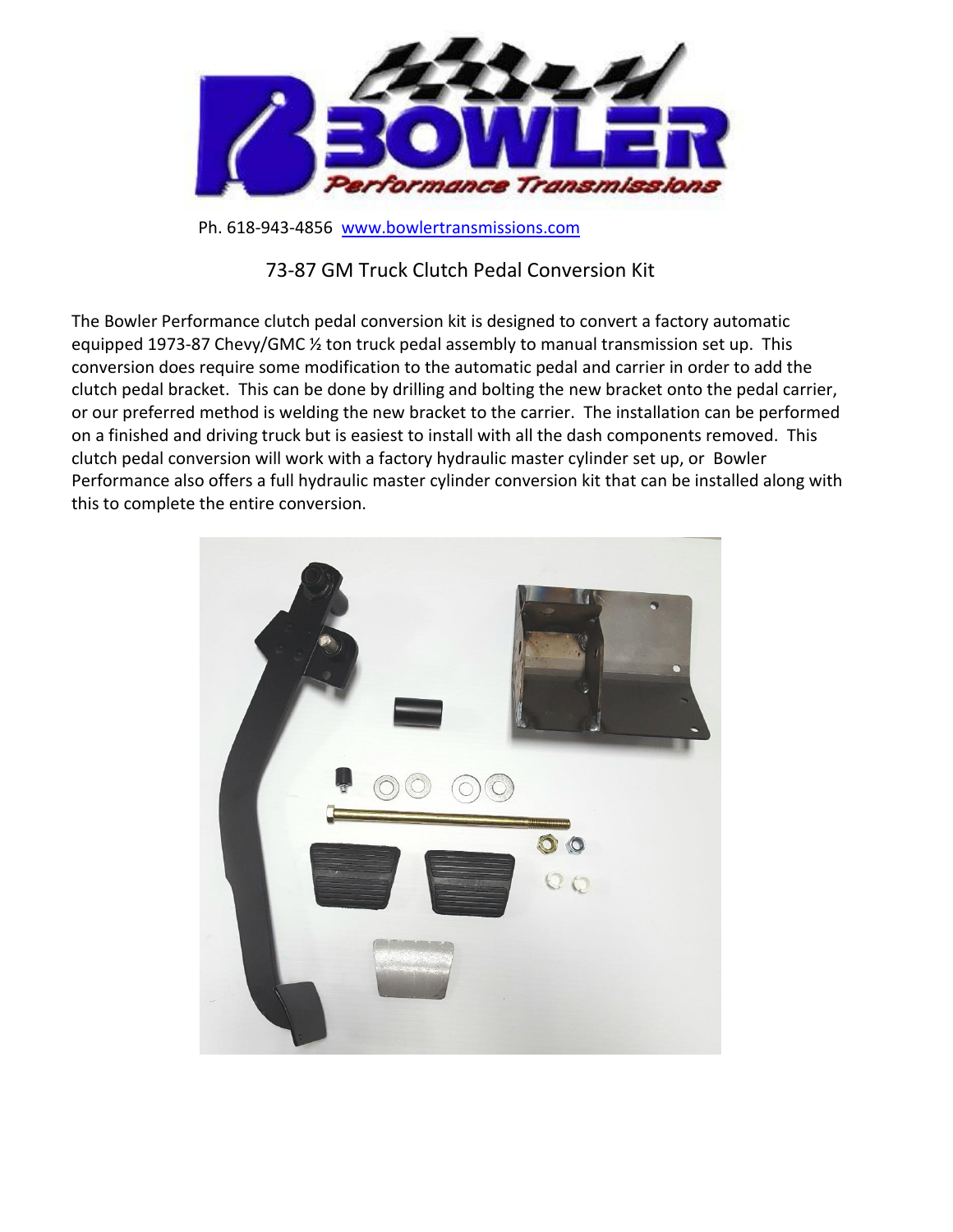## Parts List

- 1pc Clutch Pedal
- 1pc pedal carrier bracket
- 1pc carrier bracket spacer (black powdercoated)
- 1pc auto brake pedal conversion pad (steel)
- 2pcs rubber pedal pads
- 2pcs clutch pedal bushings
- 1pc 9" bolt
- 2pcs flatwashers for 9" bolt
- 1pc Nyloc nut for 9" bolt
- 1 pc standard nut for 9" bolt
- 1pc clutch pedal rubber bumper with hardware
- 1pc cotter pin for clutch pedal rod
- 2pcs bronze thrust bushings
- 1. The first step in the installation is to remove the existing automatic pedal and carrier from the truck in order to attach the new clutch pedal bracket.
- 2. Once the original pedal and carrier is removed, we recommend replacing the brake pedal bushings if they are worn. Since the automatic brake pedal pad is larger on the factory equipped automatic trucks you will need to cut down the original metal pad or remove it and weld on the new pad that we provide in the kit. This is also a great time to strip and repaint or powdercoat the brake pedal to match the new clutch pedal that will be installed.
- 3. The next step is to fit the new clutch pedal bracket to the existing pedal carrier. Using the 9" long bolt, slip it through where the brake pedal attaches, then slide on the metal spacer bushing we included, and finally the clutch pedal bracket. Secure the assembly with the standard 7/16 nut. This will position the clutch pedal bracket in the correct position to either weld or bolt on.

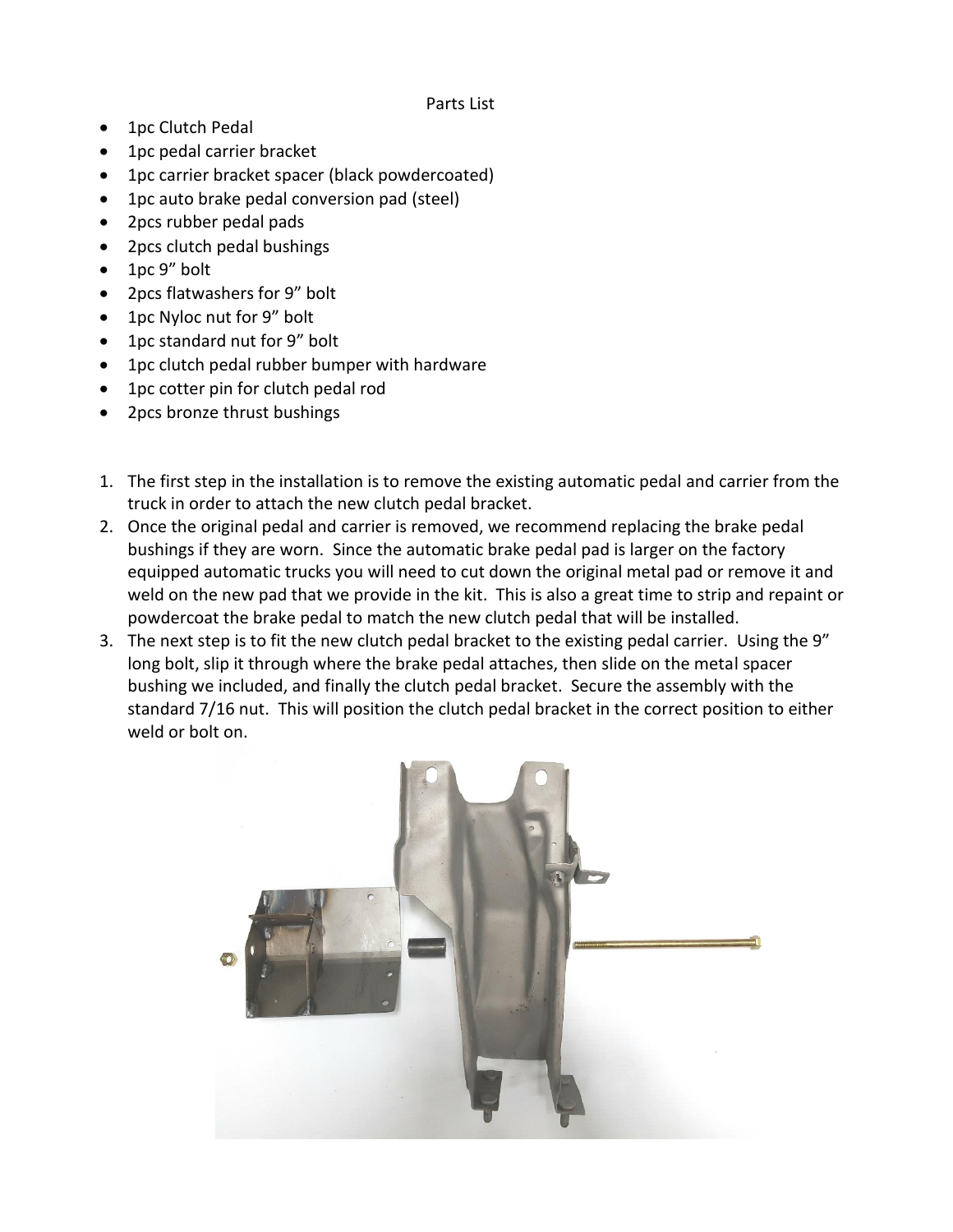

4. If you decide to bolt on the clutch pedal bracket you will mark the location of the existing holes in the clutch pedal bracket. We do not provide hardware to bolt the bracket on as our preferred method is to weld the bracket for attachment.



5. When welding the clutch pedal bracket onto the pedal carrier we suggest plug welding the 4 holes and then stitch or fully weld the perimeter for added strength. It is also a good idea to go ahead and tack weld the metal bushing spacer in place to keep it from falling out when removing the bolt. That will also make installation of the pedals easier when that time comes.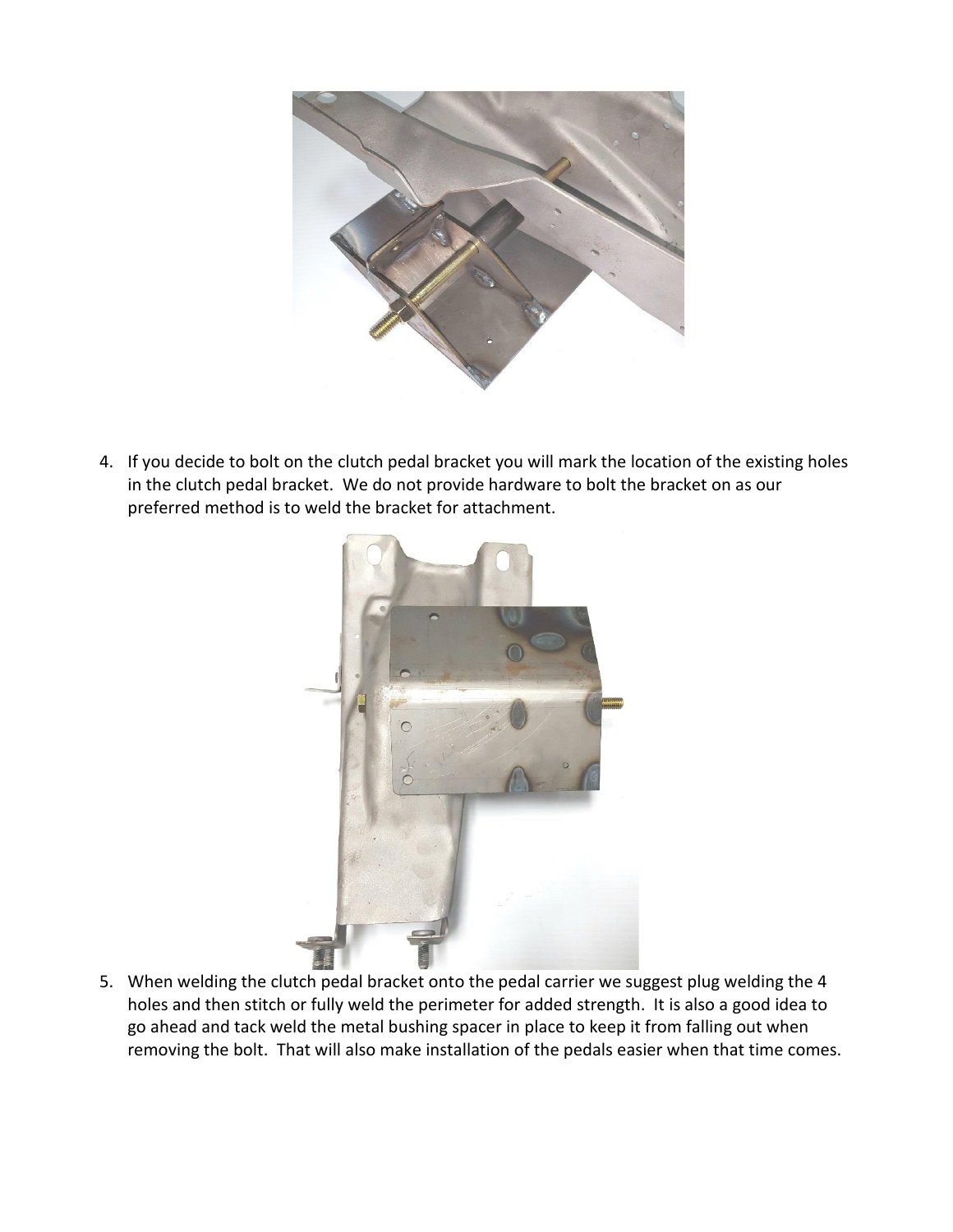

- 6. Once the clutch pedal bracket is installed onto the carrier go ahead and paint or powdercoat the carrier assembly.
- **7. \* Note- If installing back into a finished truck with all dash components already in place, it will be helpful to radius the front, top right corner of the carrier for added clearance. This makes positioning the bracket around the steering column much easier.**
- 8. Next, attach the clutch pedal stop using the provided rubber bump stop and hardware. There is an existing hole provided for installation.



- 9. After the bump-stop has been attached to the pedal carrier it can be reinstalled into the truck. If you are working around the steering column it will be necessary to leave the pedals off the carrier until it is in place.
- 10. Once the pedal carrier is back in position, we suggest re-installing the nuts on the firewall side to hold the carrier in position but leave the steering column support loose until both pedals have been installed.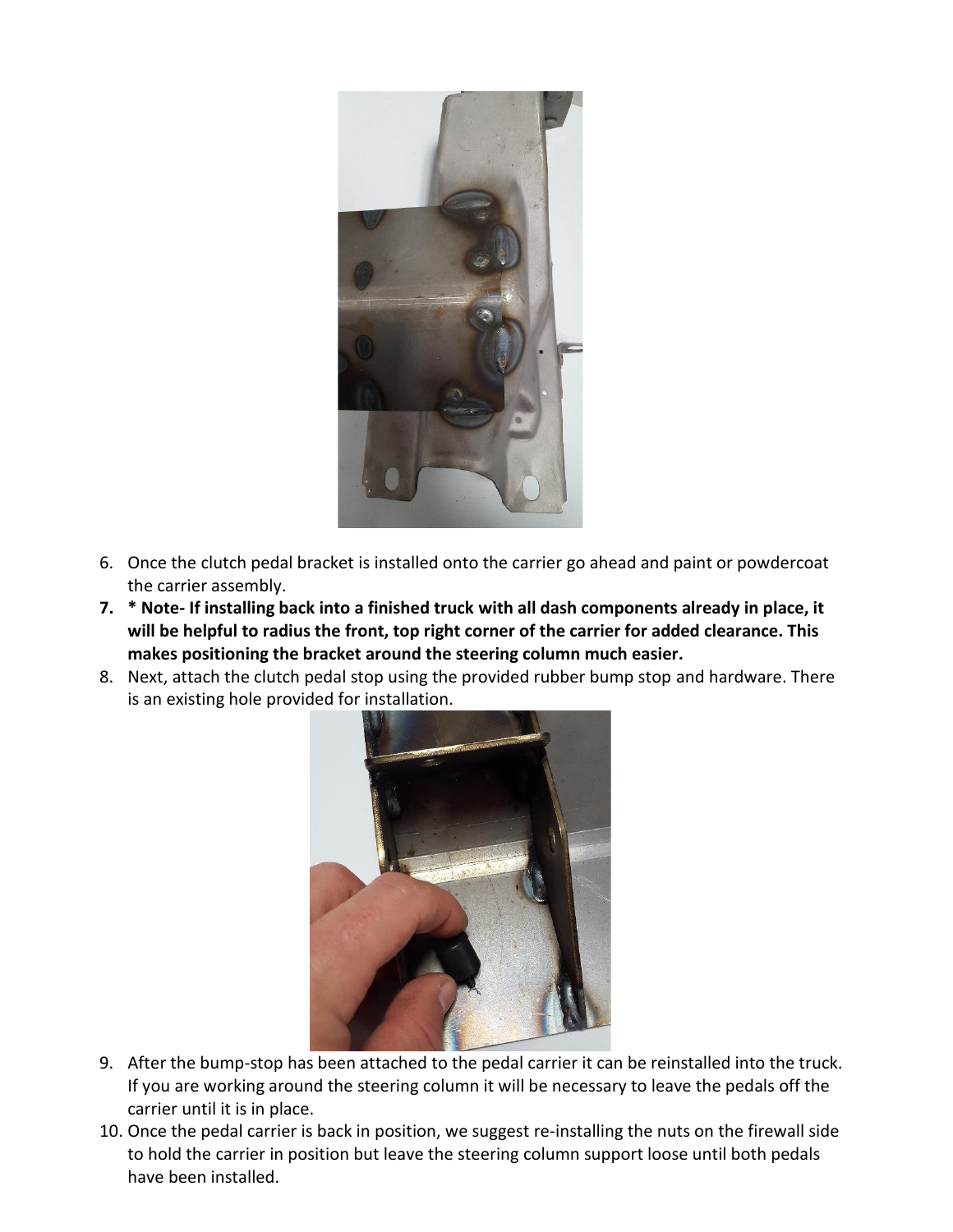11. Prep both pedals for installation. At this time the pedals are ready to go in. Ensure that both pedals have all the necessary bushings installed and are lubricated.



- 12. Using the 9" bolt, 2 flatwashers, and nyloc nut, install the bolt from the brake pedal side and slip the bolt through the carrier until you reach the clutch pedal position. Be sure to add the bronze thrust bushing washers on either side of the new clutch pedal as the bolt is being slid through. Thread on the nyloc nut and tighten to snug against the pedal carrier. It is not necessary to squeeze down on the carrier. Ensure that both pedals swing freely in both directions.
- 13. Attach the clutch rod or master cylinder push rod to the clutch pedal and secure with cotter pin.



14. Attach brake master cylinder push rod to brake pedal and re-install retainer bracket.